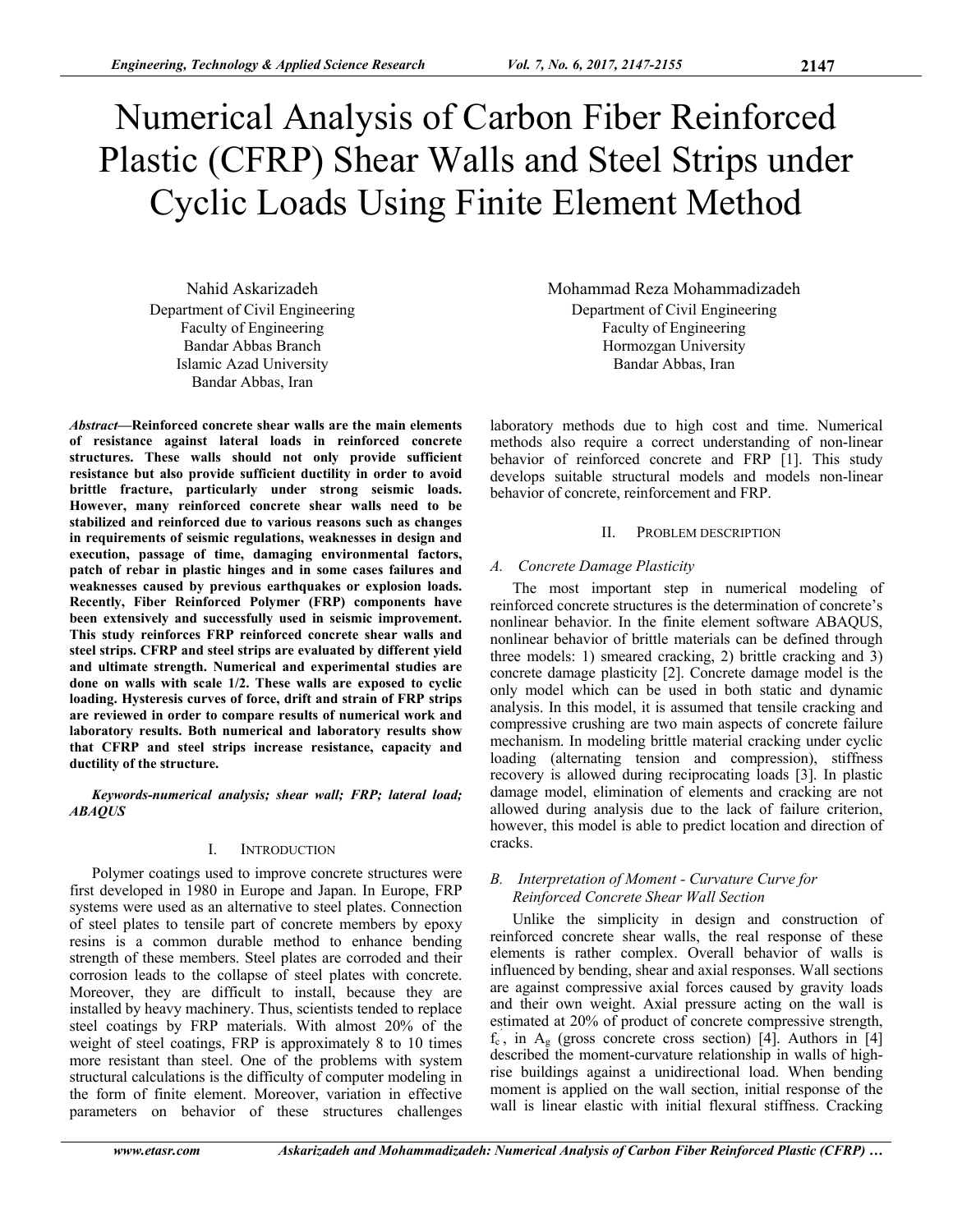occurs when moment exceeds initial elasticity and flexural stiffness is reduced by growth of the first crack and start of additional cracks. Slope of this phase results from approximately parallel response of flexural stiffness of the cracked and deformed section. Further increase in the applied moment leads to the weakening of steel and the section's capacity. It is thus considered essential to use non-linear analysis and theories of plasticity to simulate behavior of reinforced concrete shear wall.

Uniaxial stress-strain relationship of concrete under pressure and tension is an important parameter in importing concrete damage plasticity model to the software. To do this, the Hognestad curve is used. Equations (1) and (2) are used to import compressive stress of concrete versus compressive strain to the software. In these equations,  $\varepsilon_0$  is the corresponding strain to maximum stress. For specimens of which  $\varepsilon_0$  is unknown, this study uses the value 0.002, which is a rational value for conventional concretes [5]. In (2),  $f_c^{\dagger}$  is maximum stress in concrete element. The  $k<sub>s</sub>$  factor can be considered as portrayed in Table I [5] for concretes with cylindrical compressive strength. Descending branch of the modified Hognestad curve is linear which extends from  $\varepsilon_0$ ,  $f_c^{\dagger}$ to  $\varepsilon_u$ ,  $0.85f_c^*$ .  $\varepsilon_u$  corresponds to ultimate corresponding strain to compressive failure of concrete, which has been reported from 0.003 to higher than 0.005. This study considers 0.0038.

$$
f_c = f_c^{\prime} \left[ \frac{2\varepsilon_c}{\varepsilon_0} - \left( \frac{\varepsilon_c}{\varepsilon_0} \right)^2 \right] \tag{1}
$$

$$
f_c^{"}=k_s f_c^{'}
$$
 (2)

TABLE I.  $k_s$  VALUES IN HOGNESTAD CURVE

| $f_c(MPA)$ | 20   |      | 30   |      |
|------------|------|------|------|------|
|            | 0.97 | 0.95 | 0.93 | 0.92 |

# *C. Stress-Strain Under Tension by Using ABAQUS-Suggested Equation*

Concrete alone cannot tolerate tensile stresses and its tensile strength is low (7%-11% of compressive strength). Steel rebar is usually used to compensate these problems. Concrete tensile response begins with cracking and its expansion. Thus, concrete behavior cannot be evaluated by considering tensile strain. Instead, the crack should be evaluated. The concrete response under pressure is linear until it reaches its tensile strength which is associated with very fine cracks. The increase in loading decreases resistance and expands cracks to fracture under ultimate strain [6-7]. A straight line is usually used for softening part of tensile curve. Moreover, tensile strength and ultimate strain are calculated by following equations [8-10]:

$$
f_t' = 0.33\sqrt{f_c'}\tag{3}
$$

$$
\varepsilon^* = 0.001\tag{4}
$$

In periodic loading, stiffness decreases and cracks after each cycle emerge. Unlike compressive cracks, these cracks are completely obvious and open [6]. The curves presented for the static scenario are in fact pushover curves of maximum stresses under periodic loading.

# *D. Damage Parameter*

The slope of unloading curve is lower than the slope of the elastic curve in the softening part, which indicates damage. The reduced initial stiffness is shown by  $d_t$  and  $d_c$  (stiffness decline under tension, and  $d_e$  stiffness decline under pressure respectively). It is assumed that these two variables are functions of plastic strain, temperature and other field variables  $[3]$ .

$$
d_t = d_t \left( \varepsilon_t^{pl}, \theta, f_i \right) \qquad 0 \le d_t \le 1 \tag{5}
$$

$$
d_c = d_c \left( \varepsilon_c^{pl}, \theta, f_i \right) \qquad 0 \le d_c \le 1 \tag{6}
$$

where,  $\varepsilon_c^{pl}$  **F**<sub>0</sub><sup>*n*</sup> and  $\varepsilon_t^{pl}$  **F**<sub>2</sub><sup>*n*</sup><sub>**f**<sub>2</sub><sup>*n*</sup></sup> are corresponding plastic strains</sub> under pressure and tension,  $\theta^{\theta}$  is the temperature, and  $f_i f_j$  is the field variable. In fact, concrete damage is determined by  $d_t$ and  $d_c$  in uniaxial stress-strain curves. These damage variables are expressed as follows:

$$
E = (1 - d_{t,c})E_0 \tag{7}
$$

where  $\vec{E}$  E is the damaged module of elasticity,  $\vec{E}_0$  E<sub>0</sub> is undamaged module of elasticity. It is important to select properties of damage, because excessive damage values have unsuitable effect on convergence rate.

# *E. Behavior of Reinforcements*

There are many stress-strain models in finite element software. This study uses a bilinear elastoplastic model for reinforcement. In ABAQUS, longitudinal and transverse reinforcements are modeled by two-node truss element T3D2 which is only able to tolerate axial force and acts separately from concrete.

# *F. Stiffness Recovery in ABAQUS*

Stiffness recovery is an important discussion in the mechanical response of concrete in periodic loading. In ABAQUS, the user can directly import the stiffness recovery factors,  $w_t$  and  $w_c$ . In the majority of quasi-brittle materials such as concrete reflect improvement of compressive stiffness resulting from closure of cracks when loading shifts from tension to compression. On the other hand, tensile stiffness is not recovered by this shift after formation of microcracks under concrete crushing. This behavior which is related to  $w_t=0$  and  $w_c$ =1 is default in ABAQUS.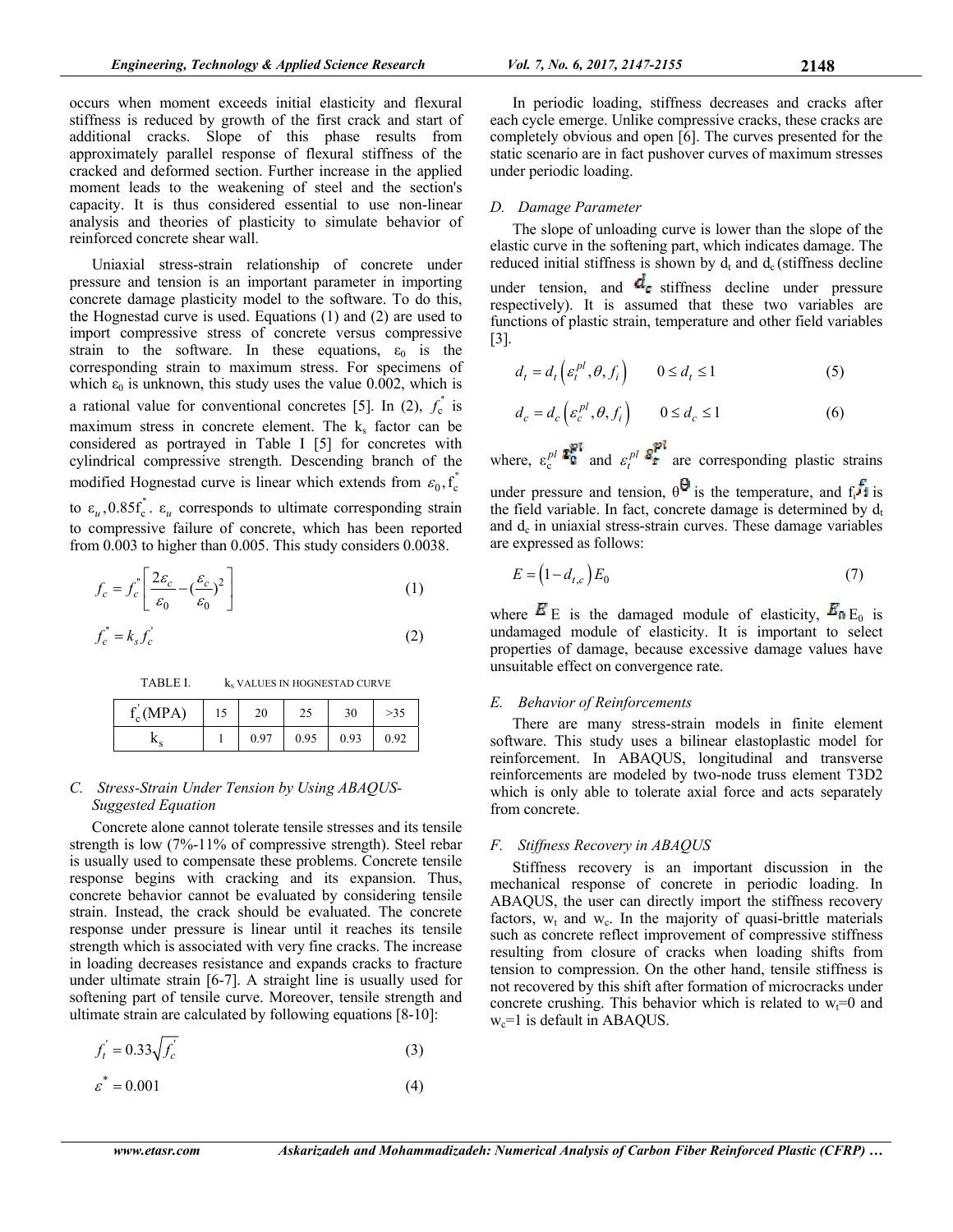#### III. SPECIMENS

# *A. Reinforced concrete shear walls specimens*

#### Group A: Five specimens of CFRP reinforced concrete J,

shear walls tested by authors in [11] at scale of  $2\frac{1}{2}$  are modeled in different arrangements of CFRP in ABAQUS. All specimens are 1000 mm in length, 100 mm in width and 1500 mm in height. All specimens are exposed to cyclic loading with drift control. Group B: Three specimens of CFRP reinforced concrete shear walls tested in [12] are modeled in different arrangements of CFRP in ABAQUS. All specimens are 1200 mm in length, 80 mm in width and 1045 mm in height. All specimens are exposed to cyclic loading with drift control and 48 kN compressive axial force and two axial forces, one compressive and the other tensile, in a distance which forms couple on top of the wall, as shown in (8) and (9).

$$
F_A = 24 + 1.115 F_C \tag{8}
$$

$$
E = (1 - d_{t,c})E_0 \tag{9}
$$

Group C: Four specimens of steel strip reinforced concrete shear walls tested in [13] at scale of ½ are modeled in different arrangements of steel strips in ABAQUS. All specimens are 1000 mm in length, 100 mm in width and 1500 mm in height. All specimens are exposed to cyclic loading with drift control

### *B. Specifications of materials*

Group A: specimen 1 which is unreinforced is selected as reference specimen. Four other specimens are determined (Specimen 2, Specimen 3, Specimen 4 and Specimen 5). All four reinforced specimens have a layer reinforced by CFRP strips [11]. Group B: CW which is unreinforced is selected as reference specimen. Two other specimens are determined (RW1 and RW2). All two reinforced specimens have a layer reinforced by CFRP strips [2]. Group C: specimen 1 which is unreinforced is selected as reference. Three other specimens are determined (Specimen 2, Specimen 3 and Specimen 4). All three reinforced specimens have a layer reinforced by steel strips [13]. Table II shows 28-day resistance of concrete in all specimens. Table III shows yield and ultimate strength of rebar used in this experiment. Values of shear modulus (G) are given in Tables IV and V.

#### IV. RESULTS

## *A. Group A*

Figure 1 shows the force-drift hysteresis curve of numerical analysis for Group A specimens under cyclic load [11]. Figure 3 shows the strain-force hysteresis curve of CFRP materials in numerical analysis for Group A Specimens under cyclic load. Table VI lists the experimental results and compares them to numerical results related to maximum strain. As shown, the numerical analysis is consistent with the experimental results.

| TABLE II. | SPECIFICATIONS OF SPECIMENS |
|-----------|-----------------------------|
|-----------|-----------------------------|

|                                                                                                  |                                                                                                   |                                                                                    |                  |                        |                      | Group A: Five specimens of CFRP reinforced concrete shear walls        |                                |           |                               |
|--------------------------------------------------------------------------------------------------|---------------------------------------------------------------------------------------------------|------------------------------------------------------------------------------------|------------------|------------------------|----------------------|------------------------------------------------------------------------|--------------------------------|-----------|-------------------------------|
| Specimen5                                                                                        | Specimen4                                                                                         |                                                                                    |                  |                        | Specimen3            | Specimen2                                                              |                                | Specimen1 |                               |
| 15.6                                                                                             |                                                                                                   | 15.9                                                                               |                  |                        | 15                   | 15.7                                                                   |                                | 15.5      | $f_c$ $\frac{1}{\hbar}$ (MPa) |
| A combination of mesh and<br>horizontal and parallel strips at<br>the top and bottom of specimen | A combination of X-shaped,<br>horizontal and parallel strips at the<br>top and bottom of specimen |                                                                                    |                  |                        | An X-shaped<br>layer | Horizontal and<br>parallel strips                                      |                                |           | Fiber<br>arrangement          |
| Group B: Three specimens of CFRP reinforced concrete shear walls                                 |                                                                                                   |                                                                                    |                  |                        |                      |                                                                        |                                |           |                               |
| RW2                                                                                              |                                                                                                   | RW1                                                                                |                  | $\mathbf{C}\mathbf{W}$ |                      |                                                                        |                                |           |                               |
| 37                                                                                               |                                                                                                   | 37                                                                                 |                  |                        | 45                   |                                                                        |                                |           | $f_c$ $f_c$ (MPa)             |
| A crossed and a wrapping layer at the top<br>and bottom of wall                                  |                                                                                                   | A vertical C-shaped layer in<br>side edges and a wrapping<br>layer around the wall |                  |                        |                      |                                                                        |                                |           | Fiber arrangement             |
|                                                                                                  |                                                                                                   |                                                                                    |                  |                        |                      | Group C: Four specimens of steel strip reinforced concrete shear walls |                                |           |                               |
| Specimen 4                                                                                       |                                                                                                   | Specimen 3                                                                         | Specimen 2       |                        |                      | Specimen 1                                                             |                                |           |                               |
| 18.5                                                                                             |                                                                                                   | 17.8                                                                               |                  | 15.5<br>18.2           |                      |                                                                        | $f_c f_c^{\prime}$ (MPa)       |           |                               |
| A combination of horizontal<br>and vertical strips                                               |                                                                                                   | Horizontal and parallel<br>strips                                                  | A X-shaped layer |                        |                      |                                                                        | Arrangement of steel<br>strips |           |                               |

TABLE III. SPECIFICATIONS OF REINFORCEMENTS

| Group A: CFRP reinforced concrete shear walls               |                      |                             |  |  |  |  |  |
|-------------------------------------------------------------|----------------------|-----------------------------|--|--|--|--|--|
| Ultimate strength (MPa)                                     | Yield strength (MPa) | Reinforcement diameter (mm) |  |  |  |  |  |
| 420                                                         | 325                  |                             |  |  |  |  |  |
| 522                                                         | 430                  | 10                          |  |  |  |  |  |
| 515                                                         | 428                  | 12                          |  |  |  |  |  |
| 520                                                         | 425                  | 16                          |  |  |  |  |  |
| Group B: CFRP reinforced concrete shear walls               |                      |                             |  |  |  |  |  |
| Ultimate strength (MPa)                                     | Yield strength (MPa) | Reinforcement diameter (mm) |  |  |  |  |  |
| 550                                                         | 450                  | 10                          |  |  |  |  |  |
| 720                                                         | 620                  |                             |  |  |  |  |  |
| Group C: Steel strip reinforced concrete shear walls tested |                      |                             |  |  |  |  |  |
| Ultimate strength (MPa)                                     | Yield strength (MPa) | Reinforcement diameter (mm) |  |  |  |  |  |

*www.etasr.com Askarizadeh and Mohammadizadeh: Numerical Analysis of Carbon Fiber Reinforced Plastic (CFRP) …*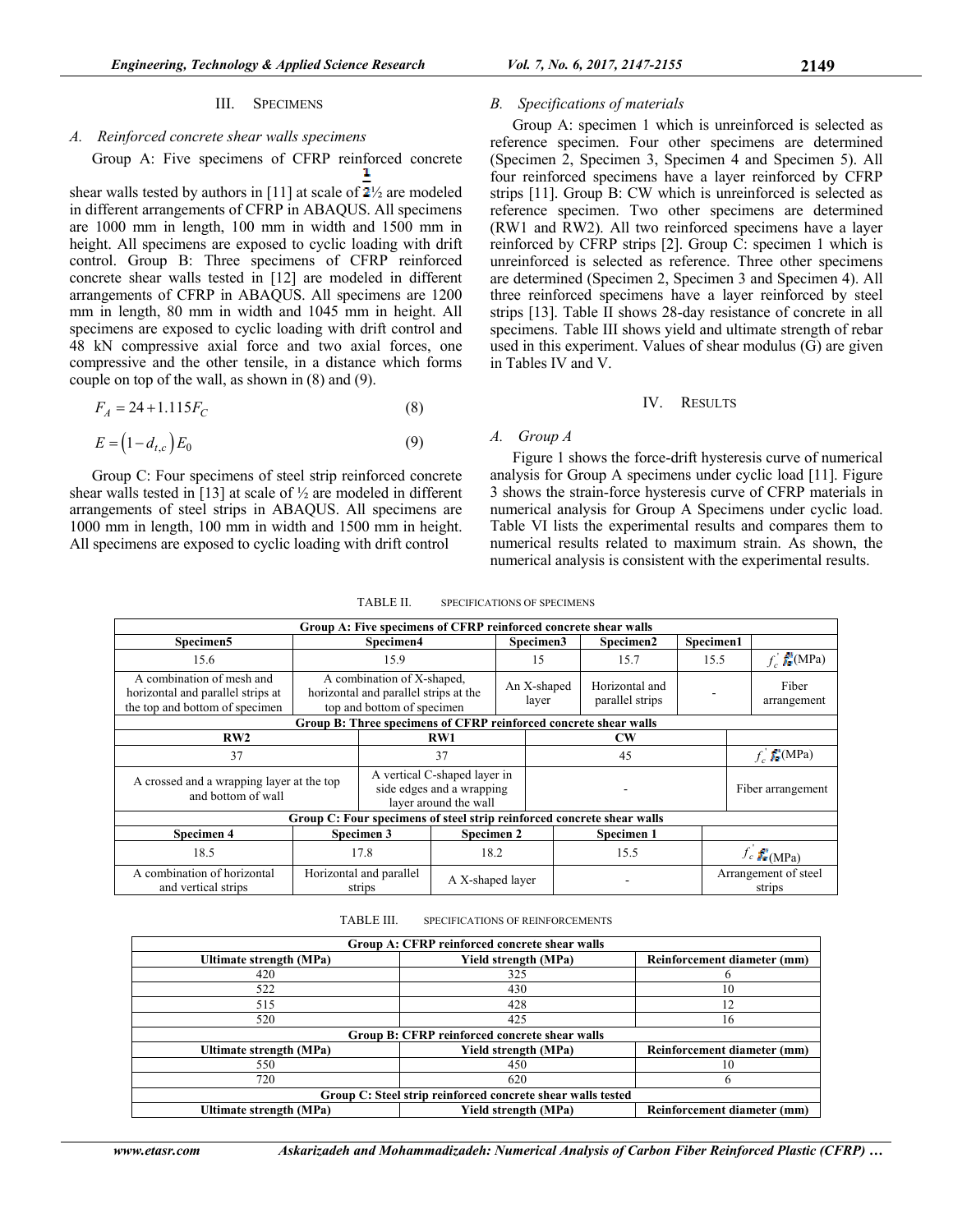

Fig. 1. Force-drift hysteresis curve under cyclic load, Group A, Specimens 1-5 a) experimental b) numerical

| Group A: CFRP reinforced concrete shear walls |                                               |                                    |                |              |  |  |  |  |  |  |
|-----------------------------------------------|-----------------------------------------------|------------------------------------|----------------|--------------|--|--|--|--|--|--|
| Ultimate strain (%)                           | Ultimate tensile stress (MPa)                 | <b>Modulus of elasticity (MPa)</b> | Thickness (mm) | Fiber        |  |  |  |  |  |  |
|                                               | 4100                                          | 231000                             | 0.12           | <b>CFRP</b>  |  |  |  |  |  |  |
|                                               | Group B: CFRP reinforced concrete shear walls |                                    |                |              |  |  |  |  |  |  |
| Ultimate strain (%)                           | Ultimate tensile stress (MPa)                 | <b>Modulus of elasticity (MPa)</b> | Thickness (mm) | <b>Fiber</b> |  |  |  |  |  |  |
|                                               | 3790                                          | 230                                |                | <b>CFRP</b>  |  |  |  |  |  |  |

TABLE IV. SPECIFICATIONS OF CFRP

*www.etasr.com Askarizadeh and Mohammadizadeh: Numerical Analysis of Carbon Fiber Reinforced Plastic (CFRP) …*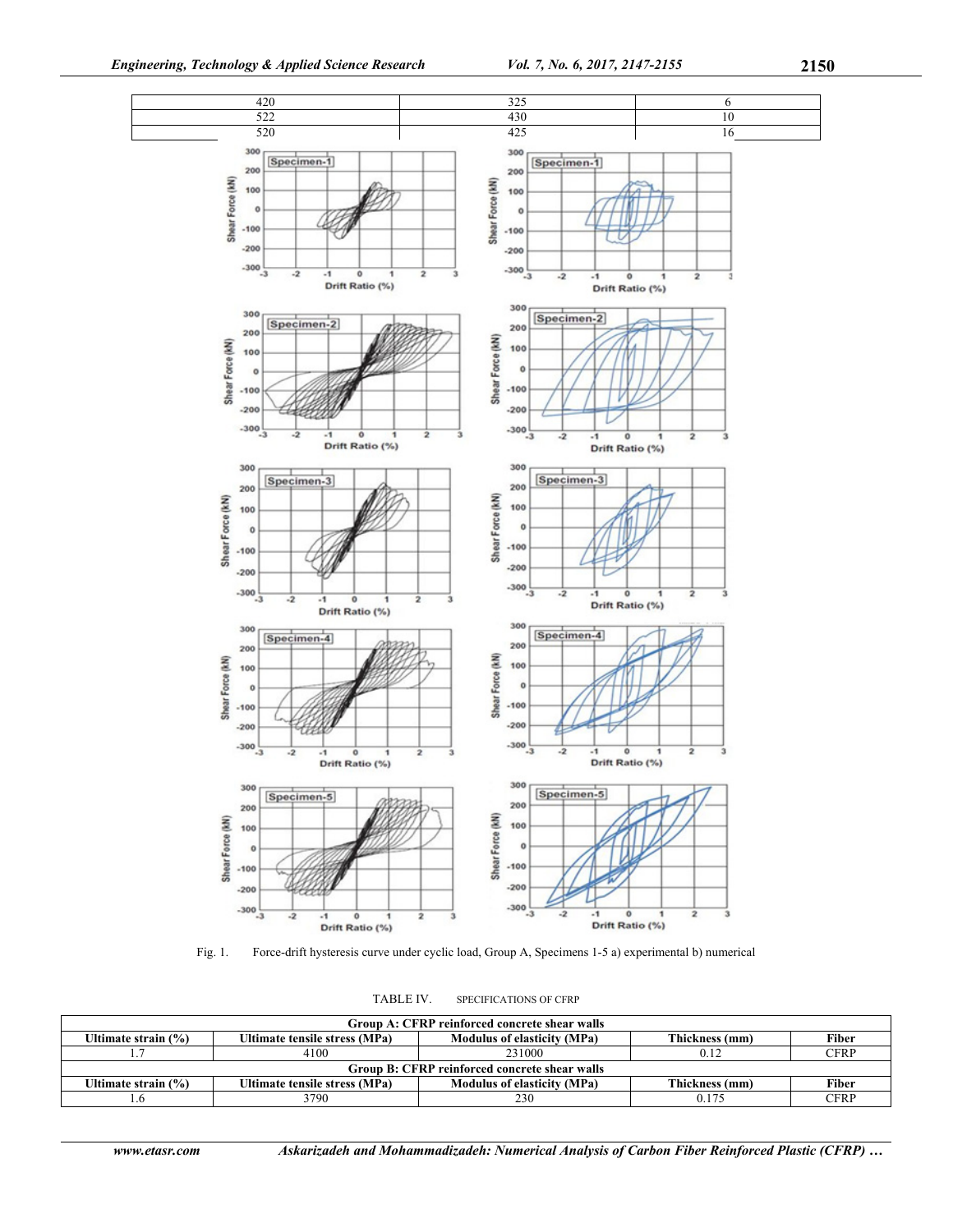| $\sim$<br>$\mathbf{J}$ roup $\mathbf{\hat{J}}$<br>reinforced (<br>e shear walls<br>Steel<br>concrete<br>strin |                                                   |                                 |  |  |  |  |  |
|---------------------------------------------------------------------------------------------------------------|---------------------------------------------------|---------------------------------|--|--|--|--|--|
| <b>Iltimate</b><br>(MPa<br>e strength                                                                         | $\mathbf{v}$<br>MPa.<br>∕ield strength (<br>. IM. | Thickness,<br>(mm) Steel strips |  |  |  |  |  |
| 47f                                                                                                           | 340                                               | <u>.</u>                        |  |  |  |  |  |

TABLE V. INPUT PARAMETERS FOR MODELING FIBERS IN ABAQUS

| Group A: CFRP reinforced concrete shear walls                                  |                   |                   |                  |                     |                                |           |                                   |               |     |             |           |       |       |             |
|--------------------------------------------------------------------------------|-------------------|-------------------|------------------|---------------------|--------------------------------|-----------|-----------------------------------|---------------|-----|-------------|-----------|-------|-------|-------------|
| $G_{23}$                                                                       | $G_{13}$ $G_{13}$ | $G_{12}$ $G_{12}$ | $Nu_{23}$        | $N u_{13} N u_{13}$ | N'a <sub>na</sub><br>$Nu_{12}$ |           | $E_2$ <sub><math>E_3</math></sub> | $E_2$ , $E_2$ |     | $E_1$ $E_2$ | Thickness |       | Layer | Fiber       |
| 9625                                                                           | 9625              | 96250             | 0.2              | 0.2                 | 0.2                            |           | 23100                             | 23100         |     | 231000      | 0.12      |       |       | <b>CFRP</b> |
| Group B: CFRP reinforced concrete shear walls                                  |                   |                   |                  |                     |                                |           |                                   |               |     |             |           |       |       |             |
| $G_{11}$ $G_{23}$                                                              | $G_{13}$ $G_{13}$ | $G_{12}$ $G_{12}$ | Nu <sub>23</sub> | $Nu_{13}$           | $Nu_{12}$                      | $E_2 E_3$ | E <sub>2</sub>                    | E.            |     | $E_1$       | Thickness | Laver |       | Fiber       |
| 9583                                                                           | 9583              | 95833             | 0.2              | 0.2                 | 0.2                            | 23000     |                                   | 23000         |     | 230000      | 0.12      |       |       | <b>CFRP</b> |
| Group C: Steel strip reinforced concrete shear walls                           |                   |                   |                  |                     |                                |           |                                   |               |     |             |           |       |       |             |
| Yield strength (MPa)<br>Ultimate strength (MPa)<br>Thickness (mm) Steel strips |                   |                   |                  |                     |                                |           |                                   |               |     |             |           |       |       |             |
|                                                                                |                   | 470               |                  |                     | 340                            |           |                                   |               | 2.5 |             |           |       |       |             |



Fig. 2. Push comparison of hysteresis curves of experimental results and numerical analysis (Group A)

| TABLE VI. | <b>GROUP A: COMPARISON OF MAXIMUM FORCE</b> |  |
|-----------|---------------------------------------------|--|
|-----------|---------------------------------------------|--|

|                       |      | Exp    | Num     |        | Num/Exp |      |  |
|-----------------------|------|--------|---------|--------|---------|------|--|
| Specimen              | Push | Pull   | Push    | Pull   | Push    | Pull |  |
|                       | (KN) | (KN)   | (KN)    | (KN)   | (KN)    | KN)  |  |
| Specimen1             | 140  | 151.33 | 136.072 | 149.55 | 0.97    | 0.99 |  |
| Specimen <sub>2</sub> | 250  | 254.72 | 225.62  | 267.57 | 0.91    | 1.05 |  |
| Specimen3             | 215  | 230.22 | 204.55  | 234.63 | 0.95    | 1.02 |  |
| Specimen4             | 260  | 238    | 273.69  | 239    | 1.05    |      |  |
| Specimen <sub>5</sub> | 250  | 245    | 248.5   | 272.3  | 0.99    | 1.11 |  |

TABLE VII. GROUP A: MAXIMUM CFRP STRAIN

| Specimen  | Num    | Exp    | Num/Exp |
|-----------|--------|--------|---------|
| Specimen1 |        |        |         |
| Specimen2 | 0.0073 | 0.0075 | 0.97    |
| Specimen3 | 0.0085 | 0.0095 | 0.89    |
| Specimen4 | 0.0085 | 0.0088 | 0.97    |
| Specimen5 | 0.008  | 0.0083 | 0.96    |

## *B. Group B*

Figure 4 shows the force-drift hysteresis curve for Group B: CW, RW1 and RW2 under cyclic load [12] (Table VII). Figure 5 compares push of force-drift hysteresis curves of specimens under cyclic load resulting from experimental numerical analysis. Table VIII lists experimental results and compares them to numerical analysis related to maximum forced obtained in reciprocating cycles. As shown, the numerical analysis for Group B specimens is consistent with the experimental results. Figure 4 shows the strain-force hysteresis curve of CFRP materials in numerical analysis for RW1 and RW2 under cyclic load. Table IX compares the experimental and the numerical results which are shown to be consistent.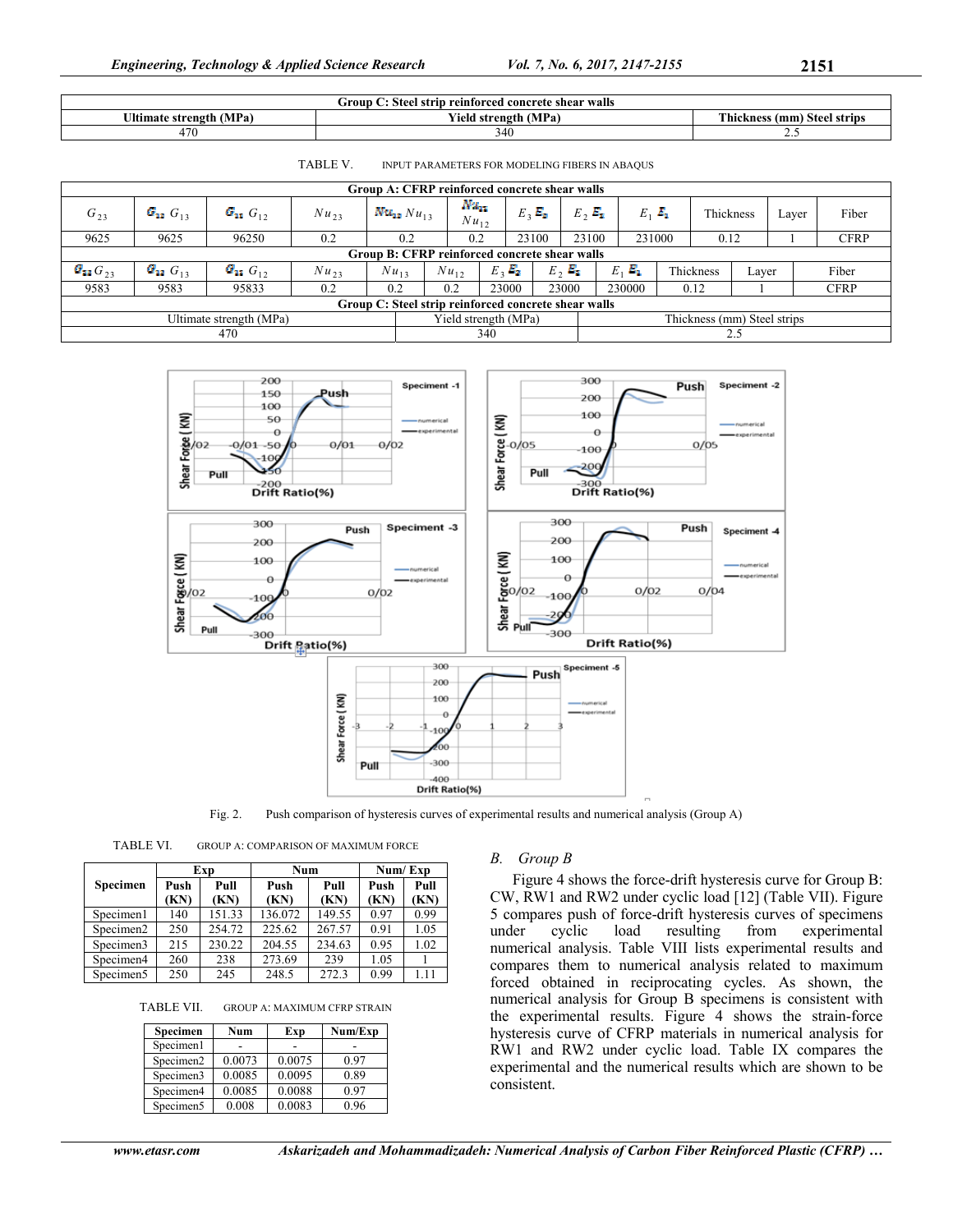

Fig. 3. Strain-force curve of CFRP in Group A, Spesimens 1-5 a) experimental b) numerical

TABLE VIII. GROUP B: COMPARISON OF MAXIMUM FORCE

|                 | Exp       |           | Num       |           | Num/Exp   |           |  |
|-----------------|-----------|-----------|-----------|-----------|-----------|-----------|--|
| <b>Specimen</b> | Push (KN) | Pull (KN) | Push (KN) | Pull (KN) | Push (KN) | Pull (KN) |  |
| $_{\rm CW}$     | 60        | 60        | 62.53     | 64.52     | 1.04      | 1.075     |  |
| RW1             | 10        | 110       | 117.53    | 111.63    | 1.06      | 1.01      |  |
| RW2             | 94        | 90        | 107.82    | 100.33    | 1.14      |           |  |

TABLE IX. GROUP B: MAXIMUM CFRP STRAIN

| Specimen        | Num  | Exp  | Num/Exp |
|-----------------|------|------|---------|
| RW1             | 5300 | 5100 | .04     |
| RW <sub>2</sub> | 4000 | 4300 | 0.93    |

*www.etasr.com Askarizadeh and Mohammadizadeh: Numerical Analysis of Carbon Fiber Reinforced Plastic (CFRP) …*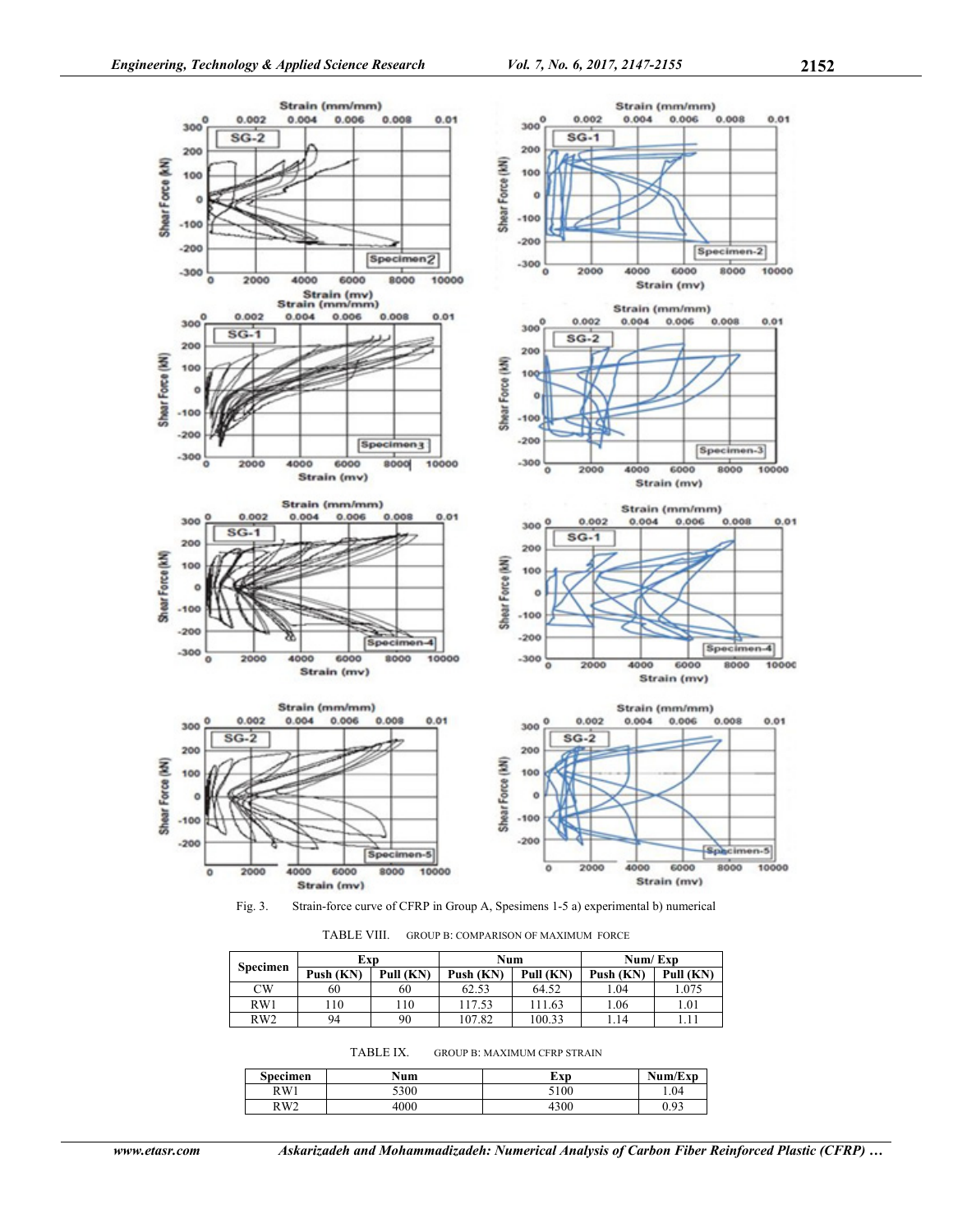





Fig. 5. Push comparison of hysteresis curves of experimental results and numerical analysis for Group B specimens.





*www.etasr.com Askarizadeh and Mohammadizadeh: Numerical Analysis of Carbon Fiber Reinforced Plastic (CFRP) …*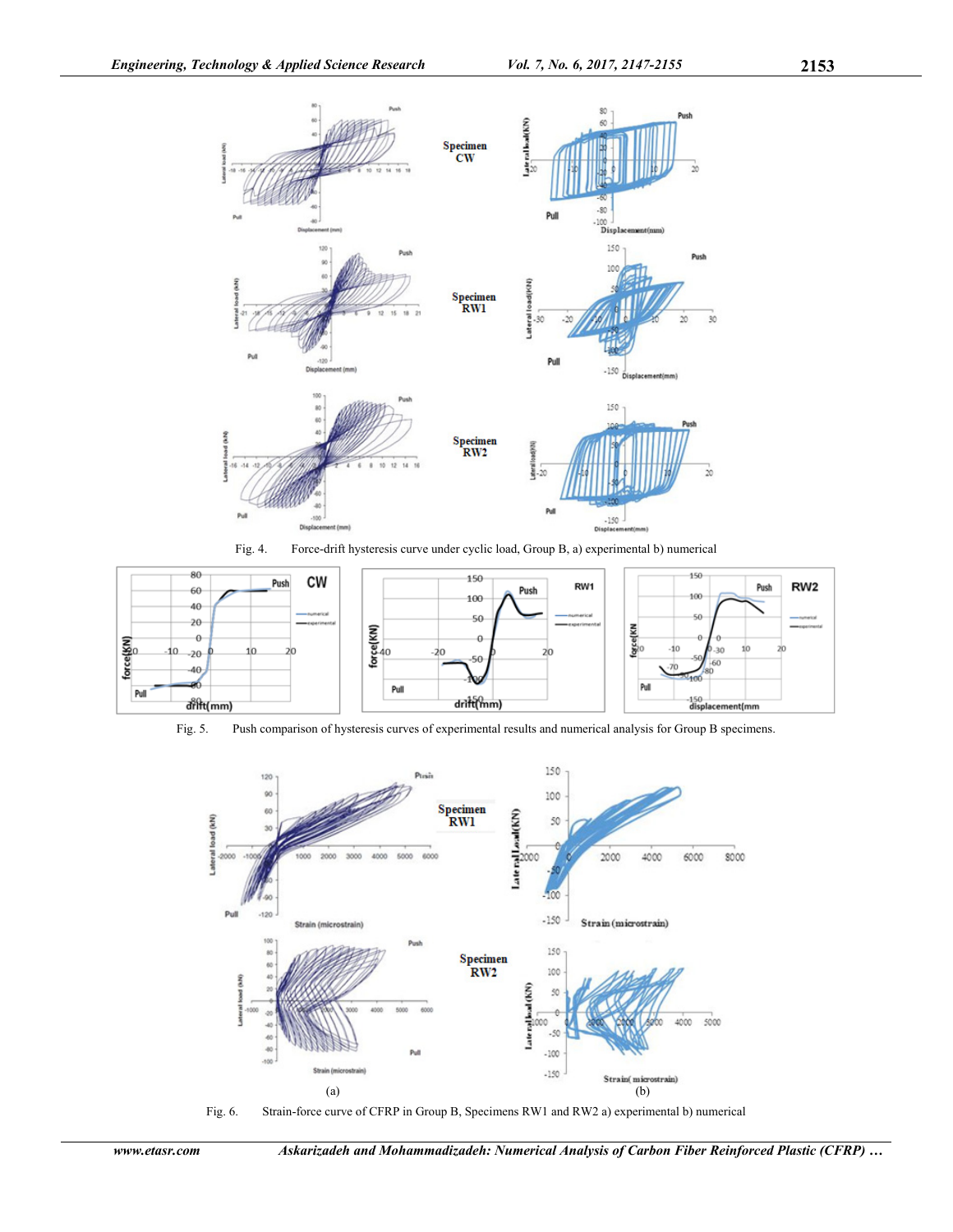# *C. Group C*

Figure 7 shows force-drift hysteresis curve for Group C specimens under cyclic load [13]. Figure 8 compares the experimental and numerical push of force-drift hysteresis curves. Table X lists the experimental results and compares them to numerical analysis related to maximum forced obtained in reciprocating cycles. As shown numerical analysis results are consistent with the experimental results.



Fig. 7. Force-drift hysteresis curve under cyclic load, Group C – Specimens 1-4 a) experimental b) numerical

| Specimen  | Exp          |             | Num          |              | Num/Exp      |              |
|-----------|--------------|-------------|--------------|--------------|--------------|--------------|
|           | Push<br>(KN) | Pull<br>KN) | Push<br>(KN) | Pull<br>(KN) | Push<br>(KN) | Pull<br>(KN) |
| Specimen1 | 140          | 150         | 131.9        | 150          | 0.94         |              |
| Specimen2 | 238          | 245         | 239.15       | 254.07       | 1.004        | 1.04         |
| Specimen3 | 222          | 220         | 219.12       | 225.99       | 0.99         | 1.03         |
| Specimen4 | 225          | 208         | 215.73       | 228.65       | 0.96         | 1.09         |